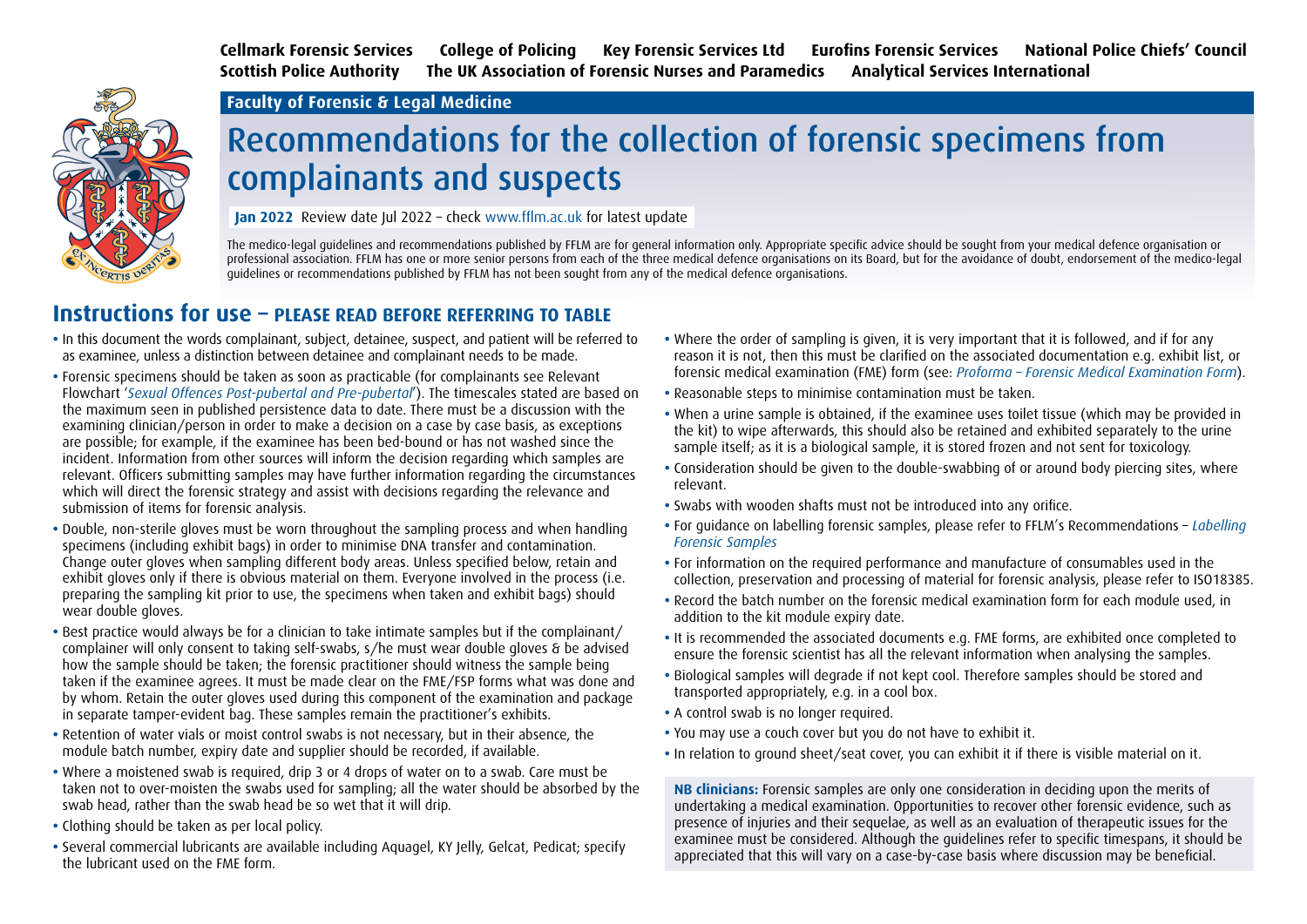| <b>SAMPLE TYPE</b>                                                                                                      | <b>REASON FOR ANALYSIS</b>                                                                                                                                                                                                                                                                                                                                  | <b>METHOD OF SAMPLING</b>                                                                                                                                                                                                                                                                                                                                                                                                                                                                                   | <b>PACKAGING AND STORAGE</b>                                                                                                                                                             |
|-------------------------------------------------------------------------------------------------------------------------|-------------------------------------------------------------------------------------------------------------------------------------------------------------------------------------------------------------------------------------------------------------------------------------------------------------------------------------------------------------|-------------------------------------------------------------------------------------------------------------------------------------------------------------------------------------------------------------------------------------------------------------------------------------------------------------------------------------------------------------------------------------------------------------------------------------------------------------------------------------------------------------|------------------------------------------------------------------------------------------------------------------------------------------------------------------------------------------|
| <b>Hands</b>                                                                                                            | Recovery of body fluids, cellular material, lubricant and<br>other visible trace evidence, (e.g. soil). Limited data on<br>persistence. Obtain if incident has occurred within the<br>preceding 2 days (48 hours). However, if the examinee<br>has not washed, then sample the relevant area of skin up<br>to 7 days (168 hours) (inclusive) post incident. | Using moderate pressure, roll a moistened swab over each hand<br>covering the front and the back including all fingers and web areas.<br>Roll second dry swab over the whole hand; ensure separate moistened<br>swabs are taken of any finger or fingers believed to have been used in<br>the alleged offence being investigated. Where individual finger(s) have<br>obvious evidence on them, consider sampling and exhibiting separately<br>using the moist/dry technique.                                | Plain swab.<br>Place immediately in swab sleeve/tube and then in<br>tamper-evident bag.<br><b>Freeze</b>                                                                                 |
| <b>Fingernails</b><br><b>For Toxicology see</b><br>page 7                                                               | Recovery of body fluids/DNA/other material within 48<br>hours or comparison with fingernail(s) broken at scene (if<br>the circumstances suggest this as a possibility).                                                                                                                                                                                     | Fingernail collection kit and Swab collection kit (water and swabs)<br>if not in the fingernail kit<br>Swab under the fingernails, on the surface of the nails and around the cuticles.<br>The first swab should be moistened, the second dry.<br>If comparison with fragment nail is required, broken nail must be cut,<br>and sent separately and unbroken if possible.<br>Clip the fingernails only if visible material is seen.<br>Take hand swabs as above in all cases where fingernails are swabbed. | Place in tamper-evident bag.<br>Include any clippers used to sample fingernails in the<br>bag with the clippings.<br><b>Freeze</b>                                                       |
| Swabs from the<br>lips of the mouth<br>& around its<br>opening (peri-oral)                                              | Recovery of semen if oral penetration within 2 days<br>(48 hours).<br><b>First mouth sample</b>                                                                                                                                                                                                                                                             | <b>Mouth collection kit</b><br>Using moderate pressure roll a moistened swab over the external (darker<br>pigmented area of the lips) part of the lips, including the junction of the<br>lip and the skin of the face (vermillion border), immediately roll a second<br>dry swab, over the same area.                                                                                                                                                                                                       | Plain swab.<br>Place immediately in swab sheath/tube and then in a<br>tamper-evident bag.<br><b>Freeze</b>                                                                               |
| Mouth swab(s)<br>(1 or 2)<br>Note: Some kits may<br>contain only 1 swab;<br>in some kits no control<br>swab is provided | Recovery of semen if oral penetration within 2 days<br>(48 hours).<br><b>Second mouth sample</b>                                                                                                                                                                                                                                                            | <b>Mouth collection kit</b><br>Rub one dry swab all around the inside of mouth, including over and<br>under the tongue, all sides of the teeth and gums and inside cheeks,<br>including: dentures, dental fixtures and any oral piercing. Repeat with<br>second dry swab (if available). Label the swabs to indicate the order in<br>which they were obtained, e.g. DJR1/A and DJR1/B.                                                                                                                      | Plain swab.<br>Place immediately in swab sleeve/tube and then in<br>tamper- evident bag.<br>Swabs from the same site can be packaged in a single<br>tamper-evident bag.<br><b>Freeze</b> |
| <b>Mouth rinse</b>                                                                                                      | Recovery of semen if oral penetration within 2 days<br>(48 hours).<br><b>Third mouth sample</b>                                                                                                                                                                                                                                                             | <b>Mouth collection kit</b><br>Rinse mouth with sterile water and retain washings in polypot.<br>Examinee must wear gloves whilst handling polypot.                                                                                                                                                                                                                                                                                                                                                         | Polypot placed in tamper-evident bag.<br>The gloves worn by the examinee during the<br>examination do not need to be retained and exhibited.<br><b>Freeze</b>                            |
| <b>Control skin swab</b>                                                                                                | Recovery of background DNA and/or other material - to<br>aid interpretation when its presence in a specific area is<br>significant e.g. visible injury or bite on the skin. Ensure<br>relevant background area is sampled.                                                                                                                                  | Using moderate pressure, roll a moistened swab over relevant area of<br>skin. Repeat the process with a dry swab for the site being sampled. If<br>multiple areas of skin are sampled, take appropriate multiple controls.                                                                                                                                                                                                                                                                                  | Plain swab.<br>Place immediately in swab sleeve/tube and then in<br>tamper-evident bag.<br><b>Freeze</b>                                                                                 |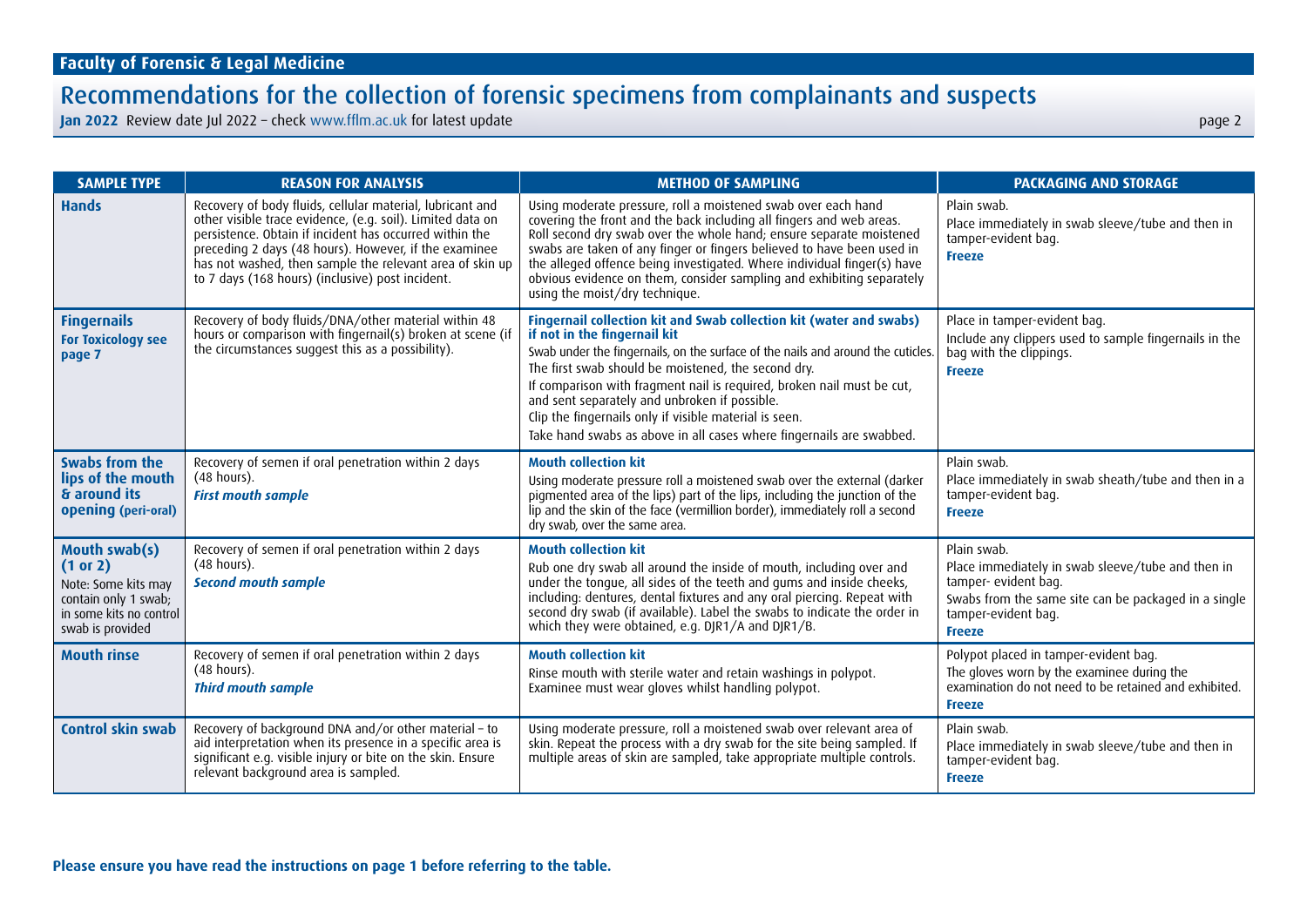**Jan 2022** Review date Jul 2022 – check <www.fflm.ac.uk> for latest update page 3

| <b>SAMPLE TYPE</b>                                                                | <b>REASON FOR ANALYSIS</b>                                                                                                                                                                                                                                                                                                                                                                                                                                                                                                                                                                       | <b>METHOD OF SAMPLING</b>                                                                                                                                                                                                                                                                                                                                                                                                                                                                                                                  | <b>PACKAGING AND STORAGE</b>                                                                                                                                                                                                                                                                                                                                                                                                                           |
|-----------------------------------------------------------------------------------|--------------------------------------------------------------------------------------------------------------------------------------------------------------------------------------------------------------------------------------------------------------------------------------------------------------------------------------------------------------------------------------------------------------------------------------------------------------------------------------------------------------------------------------------------------------------------------------------------|--------------------------------------------------------------------------------------------------------------------------------------------------------------------------------------------------------------------------------------------------------------------------------------------------------------------------------------------------------------------------------------------------------------------------------------------------------------------------------------------------------------------------------------------|--------------------------------------------------------------------------------------------------------------------------------------------------------------------------------------------------------------------------------------------------------------------------------------------------------------------------------------------------------------------------------------------------------------------------------------------------------|
| Skin swabs<br>(minimum 2 per<br>relevant area)<br>See hand section                | As per Hand swabs<br>Sites one might consider to be relevant due to prolonged<br>skin-to-skin contact and/or drainage: mons pubis, inner<br>thigh, groin crease, buttocks, scrotum.                                                                                                                                                                                                                                                                                                                                                                                                              | <b>Swab collection kit</b><br>Using moderate pressure, roll a moistened swab over the relevant area<br>of skin. Roll second dry swab over the same area.<br>If skin is moist prior to sampling, both swabs should be dry. Sample with<br>more than two swabs if staining remains visible after initial sampling<br>(repeat moist/dry cycle if skin is dry).<br>Label the swabs to indicate the order in which they were obtained,<br>e.g. DJR4/A and DJR4/B. If multiple areas of skin are sampled, take<br>appropriate multiple controls. | Plain swab.<br>Place immediately in swab sleeve/tube and then in<br>tamper-evident bag.<br><b>Freeze</b>                                                                                                                                                                                                                                                                                                                                               |
| <b>Vulval swabs (2)</b><br><b>First female genital</b><br>sample                  | Recovery of body fluids/DNA/other material if:<br>• vaginal intercourse (even if condom purported to have<br>been used) within 7 days (168 hours);<br>· digital vaginal penetration within 48 hours;<br>· anal intercourse (even if condom purported to have<br>been used) within 3 days (72 hours);<br>• ejaculation onto vulva/perianum/perineum within 7 days;<br>• contact (touch) with outside areas (skin) within 48 hours.                                                                                                                                                                | <b>Swab collection kit</b><br>Roll one moistened swab over the vulva and perineum. Repeat with<br>second dry swab. If vulval skin (or visible stain) is moist prior to<br>sampling, both swabs may be dry.<br>Sample with more than two swabs if staining remains visible after initial<br>sampling (repeat moist/dry cycle).<br>Label the swabs to indicate the order in which they were obtained.                                                                                                                                        | Plain swab.<br>Place immediately in swab sleeve/tube and then in<br>tamper-evident bag.<br><b>Freeze</b>                                                                                                                                                                                                                                                                                                                                               |
| Low vaginal<br>swabs $(2)$<br><b>Second female</b><br>genital sample              | Recovery of body fluids/DNA/other material if:<br>. vaginal intercourse (even if condom purported to have<br>been used) within 7 days (168 hours); 3 days (72 hours)<br>if examinee is pre-pubertal and in exceptional cases<br>(e.g. the child is under a general anaesthetic) it is<br>possible to pass a swab;<br>· digital vaginal penetration within 48 hours;<br>· anal intercourse (even if condom purported to have<br>been used) within 3 days (72 hours);<br>· ejaculation onto vulva/perianum/perineum within 7 days;<br>. contact (touch) with outside areas (skin) within 48 hours. | <b>Swab collection kit</b><br>Insert a dry swab approximately 3-5cm into the vagina (reduce<br>as appropriate if examinee is pre-pubertal). Use gentle rotational<br>movements to sample the lower half/third of the vagina. Repeat with<br>second dry swab. If the vaginal mucosa is markedly dry, the first swab<br>can be moistened with sterile water (see instructions for use).<br>Label the swabs to indicate the order in which they were obtained.                                                                                | Plain swab.<br>Place immediately in swab sleeve/tube and then in<br>tamper-evident bag.<br><b>Freeze</b>                                                                                                                                                                                                                                                                                                                                               |
| <b>High vaginal</b><br>swabs $(\bar{2})$<br><b>Third female</b><br>genital sample | Recovery of body fluids/DNA/other material if:<br>. vaginal intercourse (even if condom purported to have<br>been used) within 7 days (168 hours); 3 days (72 hours)<br>if examinee is pre-pubertal and in exceptional cases<br>(e.g. the child is under a general anaesthetic) it is<br>possible to pass a swab;<br>· digital vaginal penetration within 48 hours;<br>· anal intercourse (even if condom purported to have<br>been used) within 3 days (72 hours);<br>• ejaculation onto vulva/perianum/perineum within 7 days;<br>• contact (touch) with outside areas (skin) within 48 hours. | <b>Swab collection kit</b><br>Pass a lubricated, single use suitably sized speculum (specify lubricant<br>used), and sample beyond the tip of the speculum. Roll two dry swabs,<br>one at a time, over the mucosa of the unsampled upper two thirds/half<br>of the vagina, making sure the fornices are sampled.<br>If it is not possible to pass a speculum in the post pubertal, attempt<br>to obtain two 'blind' high vaginal swabs instead, and label as such.<br>Label the swabs to indicate the order in which they were obtained.   | Plain swab.<br>Place immediately in swab sleeve/tube and then in<br>tamper-evident bag.<br>If fluid has been accumulated within/on the<br>speculum, swab the collection of fluid and label as<br>'speculum swab(s)'.<br>Swab the outside and inside of the blades of the<br>speculum (1 dry swab) and place the swab(s) in the swab<br>sleeve(s)/tube(s) and then in a tamper-evident bag.<br>Submit opened tube/sachet of lubricant.<br><b>Freeze</b> |

**Please ensure you have read the instructions on page 1 before referring to the table.**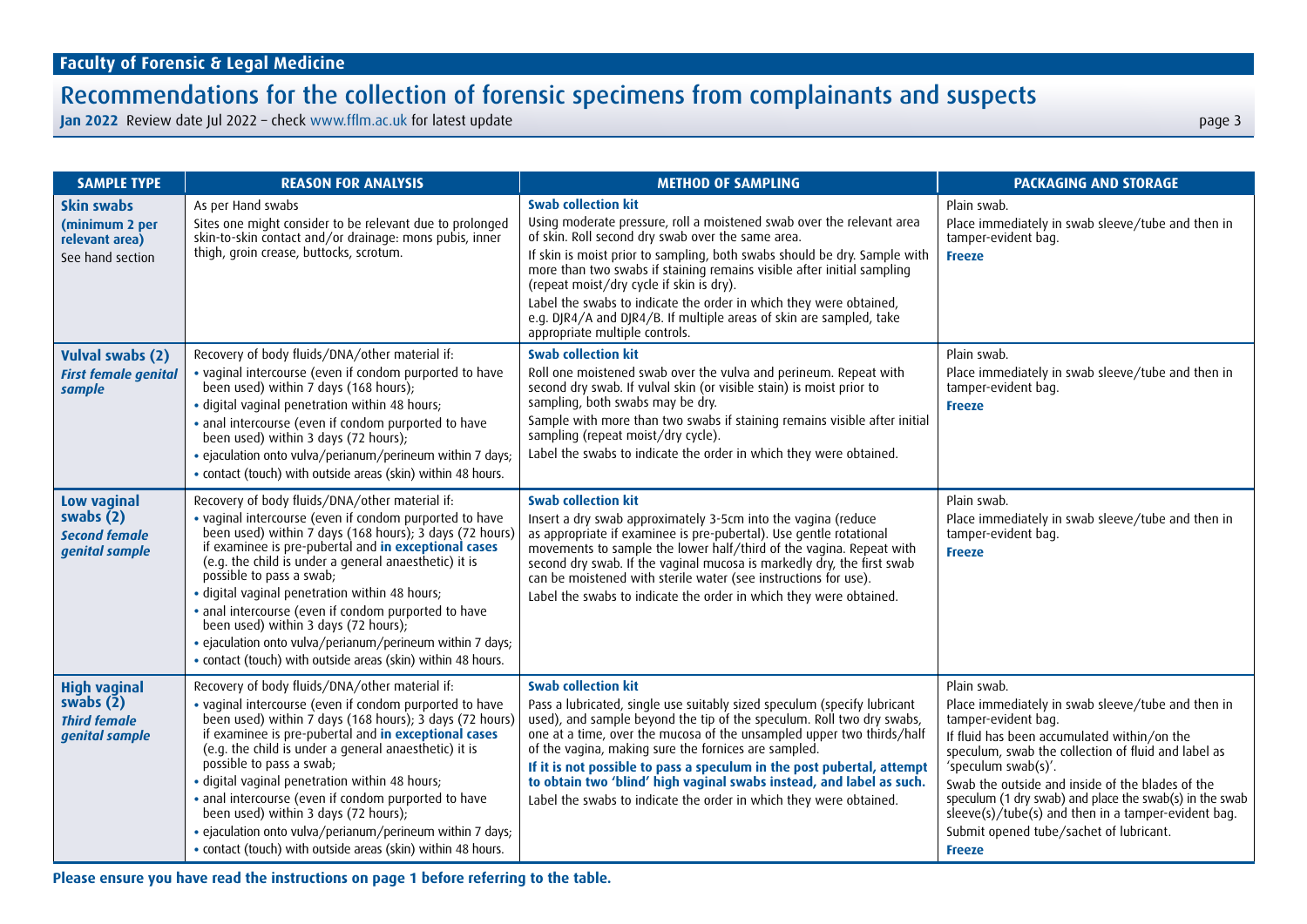| <b>SAMPLE TYPE</b>                                                                                      | <b>REASON FOR ANALYSIS</b>                                                                                                                                                                                                                                                                                                                                                                                                                                                                                                                                                                            | <b>METHOD OF SAMPLING</b>                                                                                                                                                                                                                                                                                                                                                                                                                                                                                                                                                                                               | <b>PACKAGING AND STORAGE</b>                                                                                                                                                                                                                                                                                                                                                                                                            |
|---------------------------------------------------------------------------------------------------------|-------------------------------------------------------------------------------------------------------------------------------------------------------------------------------------------------------------------------------------------------------------------------------------------------------------------------------------------------------------------------------------------------------------------------------------------------------------------------------------------------------------------------------------------------------------------------------------------------------|-------------------------------------------------------------------------------------------------------------------------------------------------------------------------------------------------------------------------------------------------------------------------------------------------------------------------------------------------------------------------------------------------------------------------------------------------------------------------------------------------------------------------------------------------------------------------------------------------------------------------|-----------------------------------------------------------------------------------------------------------------------------------------------------------------------------------------------------------------------------------------------------------------------------------------------------------------------------------------------------------------------------------------------------------------------------------------|
| <b>Endocervical</b><br>swabs $(2)$<br><b>Fourth female</b><br>genital sample<br>(post-pubertal<br>only) | Recovery of body fluids/DNA, if endocervix is visible and<br>it is possible to pass a swab:<br>· vaginal intercourse (even if condom purported to have<br>been used) within 7 days (168 hours) or;<br>· anal intercourse (even if condom purported to have<br>been used) within 3 days (72 hours).                                                                                                                                                                                                                                                                                                    | <b>Swab collection kit</b><br>With the speculum in place, use two dry swabs, one at a time, to<br>sample the endocervix. When sampling the endocervix, always keep the<br>proximal end of the swab in view.<br>Label the swabs to indicate the order in which they were obtained.                                                                                                                                                                                                                                                                                                                                       | Plain swab.<br>Place immediately in swab sleeve/tube and then in<br>tamper-evident bag.<br><b>Freeze</b>                                                                                                                                                                                                                                                                                                                                |
| <b>Perianal swabs</b><br>(2)<br><b>First anal sample</b>                                                | Recovery of body fluids/DNA/other material if:<br>. vaginal intercourse with or without anal intercourse<br>(even if condom purported to have been used) within 7<br>days (168 hours). or:<br>• anal intercourse* (even if condom purported to have<br>been used) within 3 days (72 hours) or;<br>· digital anal penetration within 48 hours.<br>• ejaculation onto/penile contact with vulva/perianum/<br>perineum within 7 days (168 hours).<br>*In a female alleging anal intercourse only, please seek<br>consent to take the full sequence of genital samples in<br>addition to ano-rectal swabs | <b>Swab collection kit</b><br>Using moderate pressure, roll a moistened swab over the perianal skin<br>in an area of 3cm radius from the anus; roll second dry swab over the<br>same area.<br>If skin is moist, both swabs should be dry.<br>Recover on more than two swabs if staining remains visible after initial<br>sampling (repeat moist/dry cycle if skin dry).<br>Label the swabs to indicate the order in which they were obtained.                                                                                                                                                                           | Plain swab.<br>Place immediately in swab sleeve/tube and then in<br>tamper-evident bag.<br><b>Freeze</b>                                                                                                                                                                                                                                                                                                                                |
| Anal canal swabs<br>(2)<br><b>Second anal</b><br>sample                                                 | Recovery of body fluids/DNA/other material if:<br>• anal intercourse* (even if condom purported to have<br>been used) within 3 days (72 hours) or;<br>· digital anal penetration within 48 hours.<br>*In a female alleging anal intercourse only, please seek<br>consent to take the full sequence of genital samples in<br>addition to ano-rectal swabs                                                                                                                                                                                                                                              | <b>Swab collection kit</b><br>Insert a moistened swab 2-3cm through the anal orifice. Use gentle<br>rotational movements to sample the anal canal. Thereafter, the process<br>is repeated with a second dry swab.<br>Label the swabs to indicate the order in which they were obtained.                                                                                                                                                                                                                                                                                                                                 | Plain swab.<br>Place immediately in swab sleeve/tube and then in<br>tamper-evident bag.<br><b>Freeze</b>                                                                                                                                                                                                                                                                                                                                |
| <b>Rectal swabs (2)</b><br><b>Third anal sample</b>                                                     | Recovery of body fluids/DNA/other material if:<br>• anal intercourse * (even if condom purported to have<br>been used) within 3 days (72 hours) or;<br>· digital anal penetration within 48 hours.<br>*In a female alleging anal intercourse only, please seek<br>consent to take the full sequence of genital samples in<br>addition to ano-rectal swabs                                                                                                                                                                                                                                             | <b>Swab collection kit</b><br>Pass a lubricated, single-use proctoscope (specify lubricant used)<br>at least 3-4cm into the anus, remove the obturator and sample the<br>mucosa of lower rectum using two dry swabs. The average anal canal<br>is about 3cm long in the adult (range $1.4 - 3.8$ cm, in males and $1.0 -$<br>3.2cm in females). The mucosa of the upper anal canal is a deep purple<br>colour, which readily distinguishes it from the red/pink mucosa of the<br>lower rectum.<br>If it is not possible to pass a proctoscope, try to obtain two 'blind'<br>anal canal/rectum swabs, and label as such. | Plain swab.<br>Place immediately in swab sleeve/tube and then in<br>tamper-evident bag.<br>If fluid has been accumulated within/on the proctoscope,<br>use one dry swab on the outside and the inside of the<br>proctoscope and label as 'proctoscope swab'.<br>Swab the proctoscope & place the swab(s) in the swab<br>sleeve(s)/tube(s) and then in a tamper-evident bag.<br>Submit opened tube/sachet of lubricant.<br><b>Freeze</b> |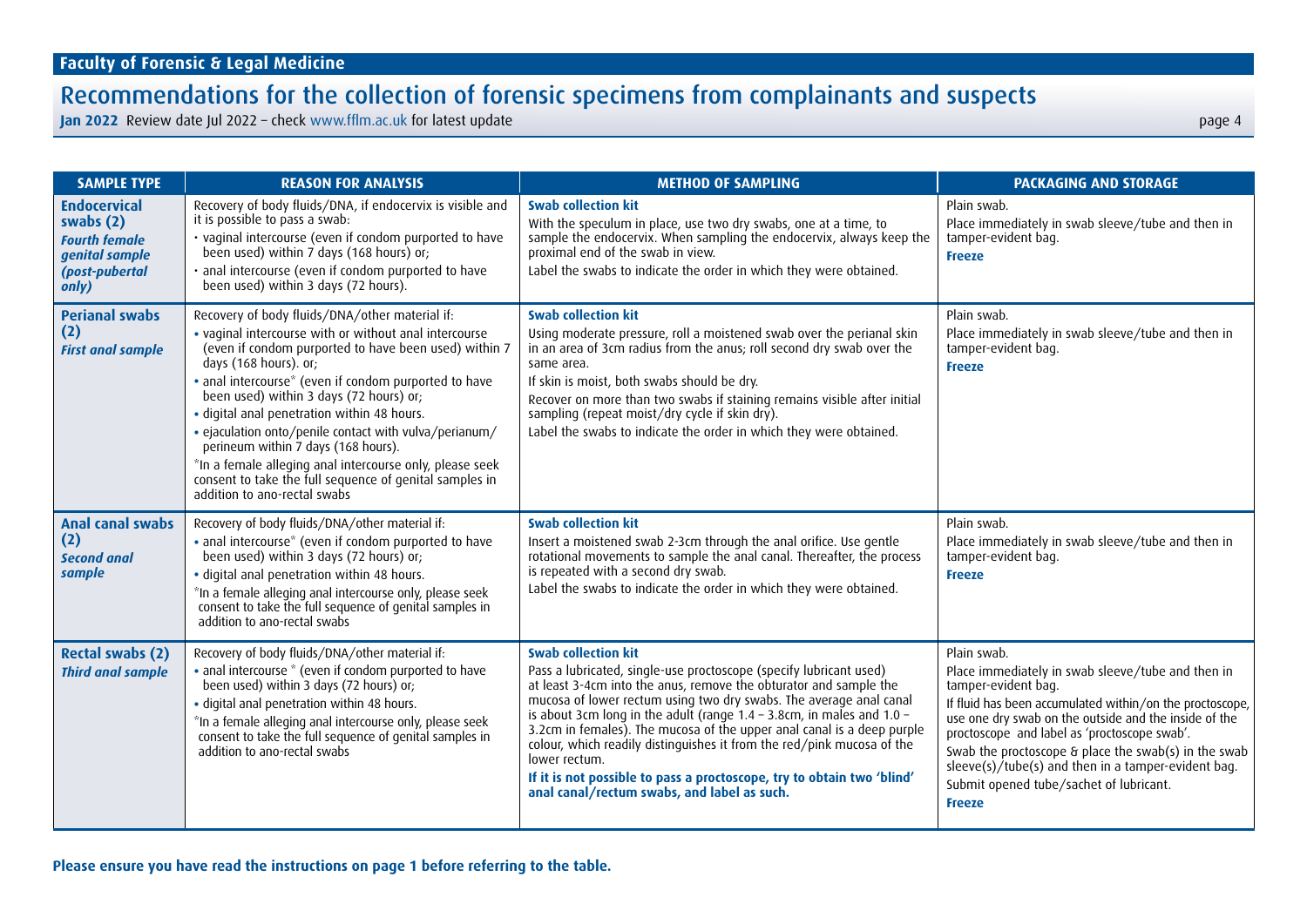| <b>SAMPLE TYPE</b>                                                                                                                                  | <b>REASON FOR ANALYSIS</b>                                                                                                                                                                                                                                                             | <b>METHOD OF SAMPLING</b>                                                                                                                                                                                                                                                                                                                                                                                                                                                                                                                                                                                                                                                                                                                                                                                                                                                                                      | <b>PACKAGING AND STORAGE</b>                                                                                                                                                                                                                                                                                                                                                                                                                                                                                                                                                                                         |
|-----------------------------------------------------------------------------------------------------------------------------------------------------|----------------------------------------------------------------------------------------------------------------------------------------------------------------------------------------------------------------------------------------------------------------------------------------|----------------------------------------------------------------------------------------------------------------------------------------------------------------------------------------------------------------------------------------------------------------------------------------------------------------------------------------------------------------------------------------------------------------------------------------------------------------------------------------------------------------------------------------------------------------------------------------------------------------------------------------------------------------------------------------------------------------------------------------------------------------------------------------------------------------------------------------------------------------------------------------------------------------|----------------------------------------------------------------------------------------------------------------------------------------------------------------------------------------------------------------------------------------------------------------------------------------------------------------------------------------------------------------------------------------------------------------------------------------------------------------------------------------------------------------------------------------------------------------------------------------------------------------------|
| <b>Penile swabs</b><br><b>Shaft and external</b><br>foreskin (if present)<br>(2)<br><b>Coronal sulcus and</b><br>internal foreskin<br>and Glans (2) | Recovery of body fluids/DNA/other material (even if<br>condom purported to have been used) if intercourse<br>within 3 days (72 hours).                                                                                                                                                 | If the examinee is handling his penis, he must be wearing gloves.<br><b>Swab collection kit</b><br><b>Shaft</b> - Using moderate pressure, roll a moistened swab over the skin<br>of the shaft and, if present (i.e. uncircumcised), the external foreskin<br>covering the glans. Roll second dry swab over the same area.<br>Coronal sulcus and internal foreskin (if present) and glans - Retract<br>the foreskin (if possible) and using moderate pressure, roll a moistened<br>swab around the coronal sulcus and the internal foreskin now lying over<br>the shaft; roll second dry swab over the same area.<br>Sample with more than two swabs if staining remains visible after initial<br>sampling (repeat moist/dry cycle).<br>Label the swabs to indicate the order in which they were obtained.                                                                                                     | Plain swab.<br>Place immediately in swab sleeve/tube and then in<br>tamper-evident bag.<br><b>Freeze</b>                                                                                                                                                                                                                                                                                                                                                                                                                                                                                                             |
| <b>Hair</b><br>head, pubic and<br>body hair as<br>appropriate e.g.<br>facial<br><b>FOR TOXICOLOGY</b><br><b>SEE PAGE 7</b>                          | A. Recovery of foreign particles, e.g. glass, fibres, hairs.<br>B. Recovery of body fluids/contact DNA (e.g. from<br>pulling)/other material up to 72 hours<br>C. Control sample for hair comparison: take from<br>complainants and suspects where relevant, e.g.<br>unknown assailant | <b>Hair Collection Kit</b><br>A. Recover visible foreign particles with disposable forceps and collect in<br>paper sheet/drape.<br>B. Swab and/or cut relevant area and collect in paper sheet/drape. If<br>hair is dry, use moistened swab then dry swab (see instructions for<br>use). This should be done before combing/gloving/plucking.<br>Once the above has been considered, it may be relevant to use<br>low-adhesive tape collected onto acetate sheets (available from<br>Crime Scene Investigator (CSI) or gentle combing of the head or pubic<br>area (see below). If acetates are not available, stick onto a tamper-<br>evident bag.<br>C. Comb hair using normal hair comb - not a nit comb. If <5 roots are<br>yielded, put on standard gloves and run fingers though hair and<br>collect in paper sheet/drape.<br>D. Cut hair close to skin for comparison and collect in paper sheet/drape. | Fold paper sheets/drapes securely with upper sides<br>inwards to retain debris.<br>Place each type of sample in separate tamper-evident<br>bag (include scissors, forceps and/or comb in the bag,<br>if used).<br>Stick low-adhesive tape onto acetate sheet and then<br>place (tape & acetate, or tape and tamper-evident<br>bag) into tamper-evident bag.<br>Biological samples (e.g. ejaculate in hair) should be<br>frozen.<br>Non-biological samples, e.g. glass fragments, must be<br>placed in a DRY STORE at normal room temperature.<br>Other samples should be frozen.<br><b>FOR TOXICOLOGY SEE PAGE 7</b> |
| <b>Buccal scrapes (2)</b>                                                                                                                           | Reference sampling for DNA profiling after any relevant<br>forensic oral samples are taken (see page 2).                                                                                                                                                                               | <b>Elimination DNA Sampling kit (for complainants)</b><br><b>PACE DNA sampling kit (for detainees)</b><br>Take one buccal scrape from the inside of each cheek at least 20 mins<br>after examinee has had a drink, food or a cigarette (in cases involving<br>oral sex within 48 hours, consider an additional sample at least two days<br>[48 hours] after incident).                                                                                                                                                                                                                                                                                                                                                                                                                                                                                                                                         | Place in plastic tubes then into a tamper-evident bag.<br><b>Freeze</b><br>Retain under CPIA for future YSTR. Download the<br>document at: https://www.gov.uk/government/<br>publications/access-and-use-of-dna-samples-profiles-<br>and-associated-data                                                                                                                                                                                                                                                                                                                                                             |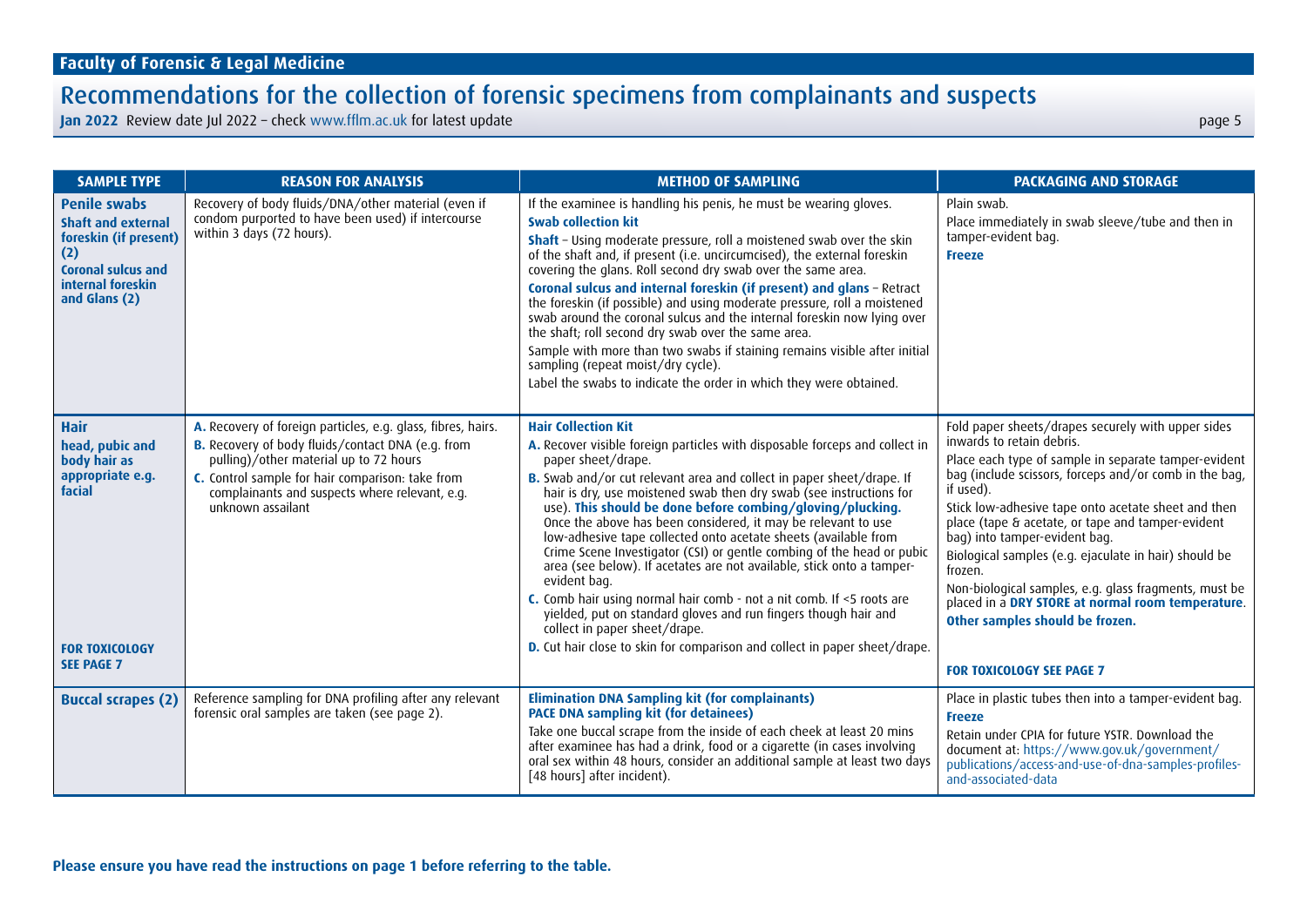| <b>SAMPLE TYPE</b>                                                                                         | <b>REASON FOR ANALYSIS</b>                                                                                                                                                                                        | <b>METHOD OF SAMPLING</b>                                                                                                                                                                                                                                                                                                                                                                                                                                                                                                                            | <b>PACKAGING AND STORAGE</b>                                                                                                                |
|------------------------------------------------------------------------------------------------------------|-------------------------------------------------------------------------------------------------------------------------------------------------------------------------------------------------------------------|------------------------------------------------------------------------------------------------------------------------------------------------------------------------------------------------------------------------------------------------------------------------------------------------------------------------------------------------------------------------------------------------------------------------------------------------------------------------------------------------------------------------------------------------------|---------------------------------------------------------------------------------------------------------------------------------------------|
| <b>Condoms</b>                                                                                             | Recovery of body fluids/DNA/other material if in situ or<br>after incident.                                                                                                                                       | Condom collection kit<br>Secure the open end of condom (do NOT knot). Place in plastic container<br>with minimum handling. It is preferable to use disposable forceps to<br>handle a condom when packaging it. The forceps should be provided in<br>the kit.                                                                                                                                                                                                                                                                                         | Place in plastic container/pot in tamper-evident bag.<br><b>Freeze</b>                                                                      |
| Sanitary towels/<br>tampons/<br>other sanitary<br>wear/<br>incontinence pads/<br>nappies/<br>toilet tissue | Recovery of body fluids/DNA/other material, if in situ or<br>after incident.                                                                                                                                      | Retain intact.                                                                                                                                                                                                                                                                                                                                                                                                                                                                                                                                       | Place in plastic container then into tamper-evident<br>bag or straight into tamper-evident bag, e.g. for toilet<br>tissue.<br><b>Freeze</b> |
| <b>Gunshot residue</b><br>(GSR)                                                                            | Recovery of gunshot residues (GSR) if gun thought to<br>have been in contact with, or fired within 3m of skin or<br>hair surfaces. Persistence up to approx. 4 hours - hands,<br>6 hours - face, 12 hours - hair. | Contact your CSI/local provider for advice if asked to take samples for<br>GSR as this is an infrequent request and requires specific methodology.                                                                                                                                                                                                                                                                                                                                                                                                   | Place samples and completed 'Sampling Report' (in<br>the kit) in labelled tamper-evident bag.<br>Store at normal room temperature.          |
| <b>Urine</b> (plain<br>or with<br>preservative)                                                            | Recovery of body fluids/DNA up to 7 days (168 hours);<br>or 3 days (72 hours), as shorter period is recommended for<br>pre-pubertal children.                                                                     | Take a urine sample in <b>exceptional circumstances</b> when no medical<br>examination has been carried out for females (complainants and<br>suspects).<br>Ideally the sample should be split into two equal parts as a separate<br>sample is required for toxicology (see below) unless it is of a small<br>volume where it should be retained as a single sample.<br>When a urine sample is obtained, if the examinee uses toilet tissue,<br>(which may be provided in the kit), to wipe afterwards, this should also<br>be retained and exhibited | Place tubes inside sealed plastic containers and then<br>into tamper-evident bags.<br><b>Freeze</b>                                         |